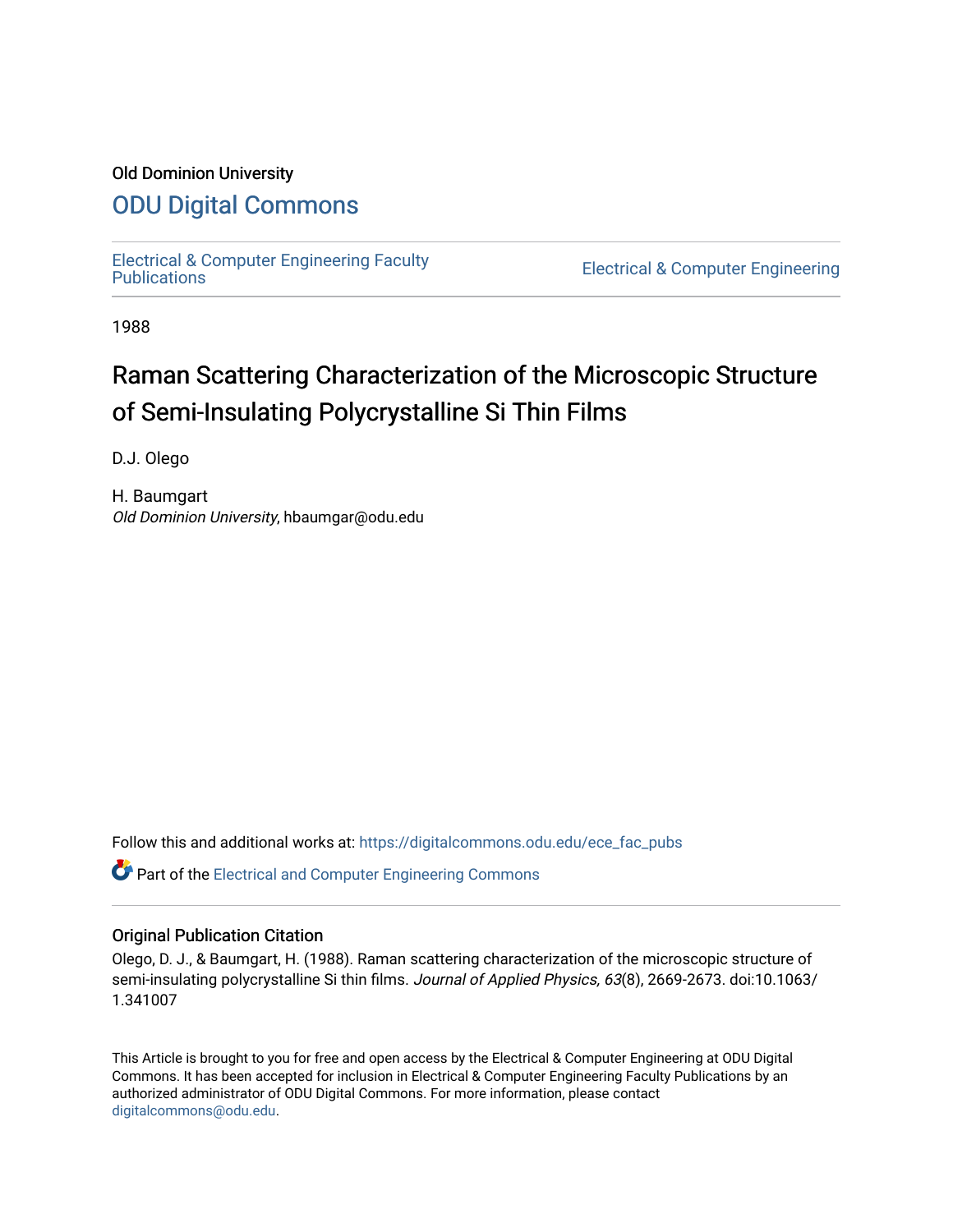## Raman scattering characterization of the microscopic structure of semi-insulating polycrystalline Si thin films

D. J. O!ego and H. Baumgart

*Philips Laboratories, North American Philips Corporation, Briarclifj'Manor, New York 10510* 

(Received 18 May 1987; accepted for publication 8 December 1987)

Raman scattering experiments were carried out to study the microscopic structure of semiinsulating polycrystalline Si (SIPOS) thin films prepared by low-pressure chemical vapor deposition. The samples contain 18, 25, and 30 at. % of oxygen and after growth they were annealed at 900 and 1000 °C for 30 min. The Raman spectra show in the vibrational region of the optical frequencies of Si two bands, which arise from scattering in crystalline grains and disordered forms of Si. The behavior of these bands as a function of oxygen content and annealing temperatures was established in detail. The crystallinelike band peaks below the transverse optical frequency of Si at zone center and is broadened with respect tc the Raman line of a Si wafer. From the broadenings, estimates of grain sizes are obtained. The band due to the disordered form of Si appears at frequencies above those of an extended network of amorphous Si. A model for the SIPOS microscopic structure is proposed in which the disordered Si corresponds to the surface layers of the crystalline grains. The latter are embedded in an amorphous  $SiO<sub>2</sub>$  matrix. Quantitative estimates of the contributions of the ordered and disordered phases of **Si** to the SIPOS structure are attempted. The Raman results provide additional experimental evidence that the crystallization temperature of Si increases under the presence of oxygen.

#### I. **INTRODUCTION**

Semi-insulating polycrystalline silicon (SIPOS) thin films, also known as silicon-rich silicon dioxide or oxide (SRO), have attracted considerable attention for applications in various types of Si devices. Hence, the characterization of the intrinsic properties of this system has been active-Iv pursued in recent years.  $1-10$  The present work deals with the nature of the microscopic structure of SIPOS thin films, which from a chemical standpoint can be regarded as a mixture of silicon (Si) and oxygen (0) with an effective composition given by  $SiO_x$ . In general, the amount of oxygen x ranges between 10 and 40 at. %. However, from a physical point of view the description of the microscopic nature of SIPOS is more complex. The difficulties arise in part due to the properties of the Si-O phase diagram and also because of the thermal treatments required in the applications SIPOS are intended for. Thin films of SIPOS are commonly deposited at substrate temperatures above 550 °C and post-deposition annealings at temperatures in excess of 900 °C are routinely performed. At these temperatures  $x$  exceeds the solubility limits of O in Si and the microscopic structure of SIPOS becomes a multicomponent mixture. In annealed specimens, one of the components has been identified to be  $SiO<sub>2</sub>$  in several studies.  $1-3$  The other components are related to various forms ofSi and crystalline and amorphous Si have been detected.<sup>1,2,4,7-9</sup> However, the characterization of the Si-rich components of SIPOS is far from complete. The interplay between crystalline and amorphous forms of Si and their relationships with  $x$  and thermal treatments are not well established, even though they are relevant for the interpretation of transport and electro-optical characteristics of SIPOS devices.

We report here on a Raman scattering characterization

of the nature of the microscopic strncture of SIPOS thin films with emphasis on the analysis of the Si-rich phase. Raman scattering is a suitable technique *to* detect different forms of Si and has been extensively applied in the characterization of polycrystalline and amorphous thin films of Si as well as  $SiO_x$ <sup>2,4,11,12</sup> In our experiment, contributions to the Raman intensities are measured that arise from scattering in crystalline and disordered Si. These contributions are studied as a function of  $x$  and annealing temperatures, and are compared to the case of polycrystalline Si samples without 0. Based on the results we propose a model for the microscopic structure of SIPOS, in which the disordered Si component constitutes the surface layer of crystaHine grains of Si. In addition, we confirm earlier reports that the crystallization temperature of Si increases with the presence of  $O^{4,9}$ 

The paper is organized in the following way: the next section describes the experimental part of sample preparation and optical measurements and Sec. III relates to the Raman results. We discuss these results and propose a model based on them for the microscopic structure in Sec. IV. Finally, the conclusions are presented in Sec. V.

#### **IL EXPERIMENT**

The SIPOS thin films (typical thicknesses  $0.3-0.5 \mu m$ ) were deposited on ( 100) Si substrates from the decomposition of  $SiH<sub>4</sub>$  and N<sub>2</sub>O in a low-pressure chemical vapor deposition reactor. The substrate temperature during growth was 650 °C and the background reactor pressure ranged between 0.2 and 0.5 Torr. The O content  $x$  in the films was changed by adjusting the ratio of  $SiH<sub>4</sub>$  to N<sub>2</sub>O. Ratios between 5-10 were used to obtain samples with 18, 25, and 30 at. % of 0. These values of  $x$  were confirmed by energy dispersive analy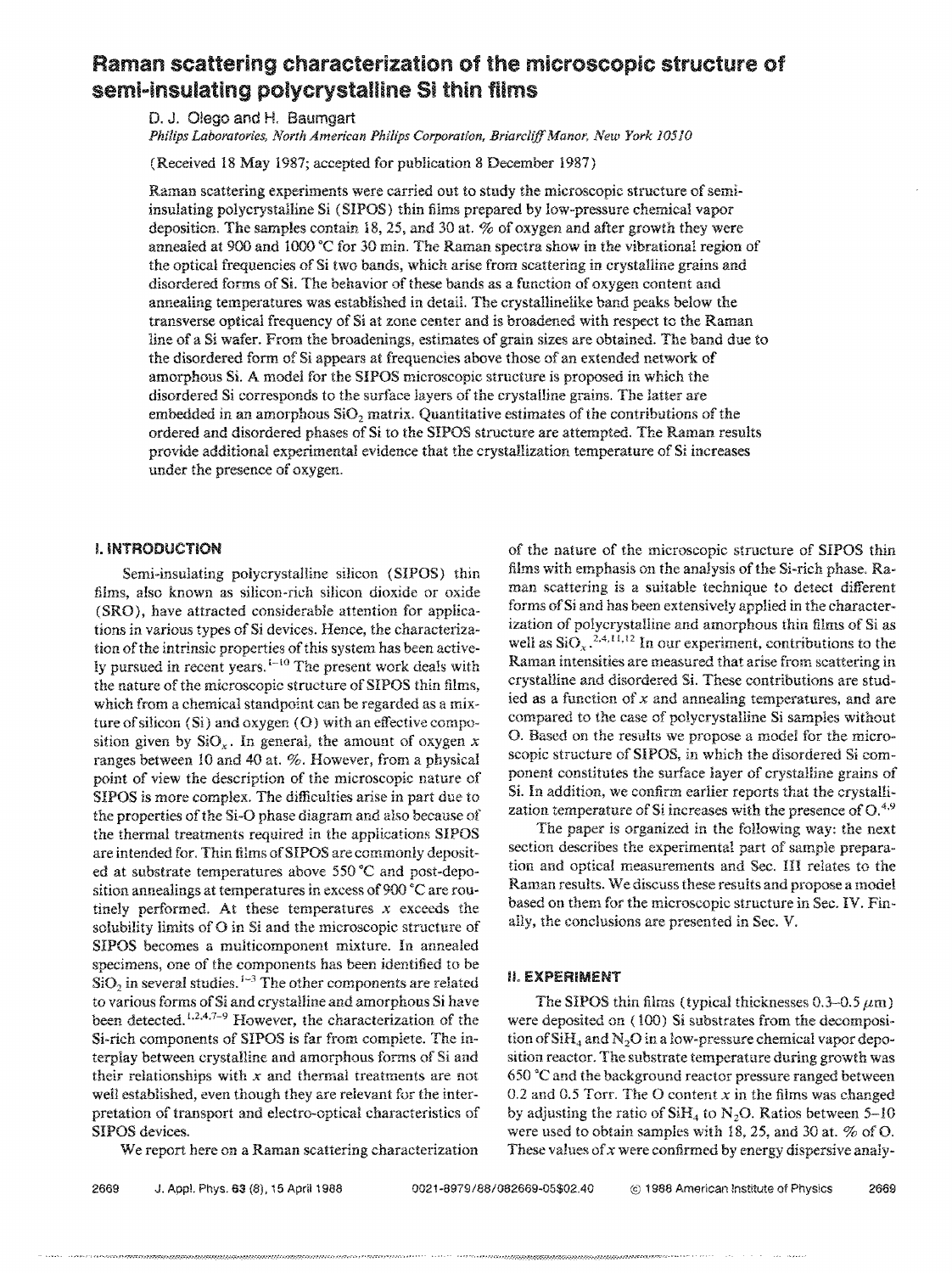sis of x rays ( EDAX), infrared transmission, and gravimetric and differential thickness analysis. After deposition the samples were thermally annealed in an inert atmosphere at temperatures  $T_A \approx 900$  and 1000 °C for 30 min. No degradation of the film morphology was observed after the annealings. Infrared transmission performed on the samples revealed for the as-deposited films stretching **Si-0** vibrations with frequencies in the range 1020-1050 cm<sup>-1</sup> scaling with the composition  $SiO_x$ .<sup>13</sup> For the annealed samples, only SiO<sub>2</sub> stretching vibrations at 1085 cm<sup>--1</sup> were observed for all values of x, which indicates the presence of the  $SiO<sub>2</sub>$  phase in the network of the films. No other foreign elements such as **N** or **H** were detected in the films. Characterization of the samples with Auger and x-ray photoelectron spectroscopies yielded that N is not present within the detection limits of the techniques which were estimated to be better than 0.5 at. %. In addition, no absorption lines at around 840 cm<sup> $-1$ </sup> due to Si-N vibrations and at around 630, 880, and 2000 cm<sup> $-1$ </sup> due to Si-H modes were observed in the infrared transmission spectra of the SIPOS films.

The Raman scattering measurements were carried out at room temperature with incoming light at 5145 A in the backscattering configuration. The scattered light was dispersed by a double monochromator with a resolution better than  $0.4 \text{ cm}^{-1}$  and detected with photon counting electronics. The polarization of the incoming photons was in the plane of incidence and the scattered polarization was not analyzed,

#### **Ill.RESULTS**

Typical Raman spectra for SIPOS samples with different values of x, which have been annealed at  $T_A \approx 900 \degree C$ , are displayed in Fig. l, The curves are plotted against the Stokes shifts in the spectral region of the optical frequencies of Si. For comparison purposes, the first-order Raman spectra of a crystalline Si wafer and that of an as-deposited SIPOS film are included. The spectrum of the crystalline wafer shows the narrow line at  $\approx 520$  cm<sup>--1</sup> due to scattering by the long wavelength transverse optica! phonons. The line shapes of the spectra corresponding to the as-deposited SIPOS are independent of the values of x. They display two broader bands characteristic of amorphous Si with the stronger one peaking at around 480 cm<sup> $-1$ </sup>. For the case of the annealed samples, the Raman spectra in the range 480-520 cm - 1 consist of two bands with Stokes shifts in between the frequencies of the crystalline and amorphous examples. These bands have been labeled  $I^d$  and  $I^c$  in Fig. 1 for reasons which will become apparent in the subsequent discussions. We observe that the  $I<sup>c</sup>$  peaks are shifted to lower frequencies and are somewhat broadened with respect to the crystalline Raman line. The shifts and broadenings increase with x for a given  $T_A$ . Typical measured shifts for  $T_A \approx 900$  °C and  $x = 18, 25, 30$  at. % of O are  $-1$ ,  $-3.2$ , and  $-7.6$  cm<sup>-1</sup>, respectively. The corresponding broadenings are 1.3, 12, and 15 cm<sup> $-1$ </sup>, respectively. On the other hand, the structures  $I^d$  are shifted to higher frequencies when compared with the prominent feature of the amorphous samples at  $480 \text{ cm}^{-1}$ . These shifts to higher frequencies are larger the smaller the *x* value. In the spectra of the annealed specimens, we do not detect the typi-



FIG. 1. Raman spectra of SIPOS thin films as a function of O content  $x$  for a given annealing temperature  $T_A$ . The spectra of a single-crystal Si wafer and of an as-deposited SIPOS thin film are included for comparison. The structures labeled  $I^c$  and  $I^d$  in the annealed samples arise from scattering in ordered and disordered forms of Si present in the SIPOS network, respectively. The dashed lines represent the deconvolution of the intensities of  $I<sup>c</sup>$  and  $l^d$ . The crystallinelike bands  $l^c$  peak below the Raman line of the wafer and are wider than it. Note that the  $I^d$  bands have larger Raman shifts than the characteristic peak of amorphous Si at  $\approx$  480 cm<sup>-1</sup> seen in the spectrum of the as-deposited samples.

cal Raman signal of SiO<sub>2</sub> at around 450 cm<sup> $-1$ </sup>. We were able to measure this signal only with an all SiO<sub>2</sub> film several micrometers thick. However, under similar conditions as those used to collect the data of all the SIPOS, the strength of the SiO<sub>2</sub> Raman signal was at least two orders of magnitude weaker than in the spectra displayed in Fig. 1. Therefore, the lack of the  $SiO<sub>2</sub>$  signature in the SIPOS data is attributed to the inherent weakness of this signal and the small scattering volume available in the SIPOS films which are much thinner than the  $SiO<sub>2</sub>$  film used for testing.

The behavior of the Raman spectra for a given  $x$  and changing  $T_A$  is represented in Fig. 2. When the annealing temperature is increased, both  $I<sup>c</sup>$  and  $I<sup>d</sup>$  shift slightly to higher frequencies. In addition, the relative intensity of  $I<sup>d</sup>$ diminishes and  $I<sup>c</sup>$  becomes sharper. The ratios of integrated intensities under the deconvoluted structures of Figs. 1 and 2 assuming symmetrical line shapes are tabulated in Table I. The ratios  $I^d/I^c$  decrease with increasing  $T_A$  for fixed x, and conversely increase with x for a constant  $T_A$ . It is expected that for  $T_A$  larger than those investigated here the contribution of *Jd* will become negligible. Similar spectra to those in Figs. 1 and 2 can be found in the literature.<sup>2,4</sup> However, the behaviors of  $I^c$  and  $I^d$  (intensities and frequencies) have not been studied with the level of detail presented here. It is this kind of analysis that provides the framework for the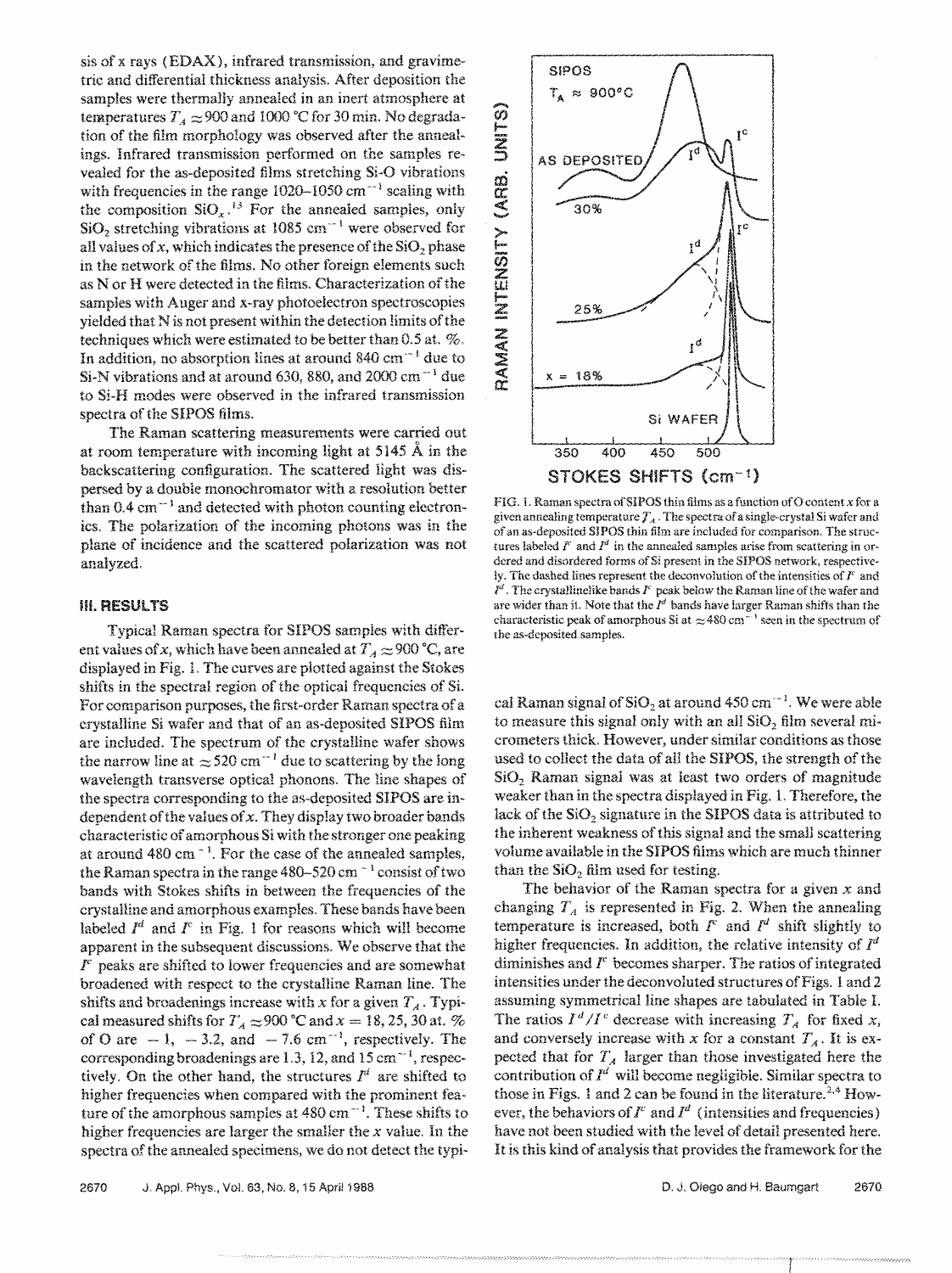

FIG. 2. Evolution of the Raman spectra of SIPOS for a given value of  $x$  and changing annealing temperature  $T_A$ . With increasing  $T_A$  both Raman bands  $I^c$  and  $I^d$  shift slightly to higher frequencies. The relative intensity  $I^d/I^c$  decreases and  $I^c$  becomes narrower.

characterization of the microscopic network discussed in the next section.

The spectra of the annealed SIPOS specimens in the spectral range under consideration are strikingly similar to those observed in some instances for polycrystalline Si samples without any 0. We illustrate this point in Fig. 3 by comparing the spectra of a SIPOS film with that of a polycrystalline Si thin film grown in our laboratory, also by low-pressure chemical vapor deposition. Two bands are measured for the polycrystalline sample, which resemble the *Jd* and *r* structures in the SIPOS spectra. It is important to mention that the broader  $I^d$ -like band appears also well above 480 cm<sup> $-1$ </sup> in the all Si material. The appearance of such a band was reported earlier in polycrystalline Si prepared by plasma-assisted deposition.<sup>11</sup> The results in Fig. 3 prove that the vibrational states responsible for it do not depend exclusively on growth methods. Pertinent to the present work, the comparison in Fig. 3 establishes that  $I<sup>c</sup>$ and  $I^d$  are related to scattering by modes of the Si-rich phase in the **SIPOS** microscopic network.

#### **IV. DISCUSSIONS**

The Raman line shapes shown in Figs. 1-3 provide an insight into the microscopic structure of the annealed SIPOS. The simultaneous appearance of  $I<sup>c</sup>$  and  $I<sup>d</sup>$  is taken as an indication of the presence of crystalline  $(F)$  and disordered  $(I^d)$  Si in the network of the SIPOS thin films.<sup>2,4,11,12</sup> We recall that the other phase is  $SiO<sub>2</sub>$  as confirmed by the infrared transmission properties of our annealed samples and by characterization experiments performed by others in



FIG. 3. Comparison of the Raman spectra of an annealed SIPOS sample and of a thin film of polycrystalline Si. There is a strong resemblance between both line shapes which reinforces the interpretation ofthe *l'* and *Id*  Raman lines in the SIPOS case as being related to the Si-rich phase.

comparable samples.<sup>1-4</sup> Furthermore, the behavior of  $I<sup>c</sup>$  and  $I^d$  with  $T_A$  and x allows some quantification of the properties of the Si components. The shifts to lower frequencies and broadenings of  $I<sup>c</sup>$  with respect to the Raman line of a crystalline Si wafer are indicative of wave vector nonconservation in the scattering process, which occurs when the ordered Si forms grains. The average diameters  $d$  of the grains can be inferred from the  *broadenings according to the prescrip*tion given for example by Eq. 2.117 in Ref. 12. The so-determined values of d are tabulated in Table I. With increasing  $x$ smaller grains are obtained for a constant  $T_A$ . On the other hand, the grains become larger with increasing  $T_A$  in a fashion similar to the trends found in polycrystalline Si.<sup>11,14</sup> Grains of crystalline Si have been observed in transmission electron microscopy experiments done in SIPOS.<sup>1,7,8</sup> There is a good overall agreement between grain sizes established with electron microscopy and the values in Table I.

The *Id* structures are interpreted as arising from scattering by vibrational modes of disordered Si. However, it has to

TABLE I. Relative intensities of the  $I^d$  and  $I^c$  Raman bands shown in Figs. 1 and 2 and estimated grain sizes from the broadenings of *I'* .

| gate police and constituent for a firm of the police of the state of the state of the state<br>$x(\%)$ | $I^d/I^c$     |                                                                                                                                                                                                                                     | $d(\AA)$ |                                                                                                                                                                                                                                           |
|--------------------------------------------------------------------------------------------------------|---------------|-------------------------------------------------------------------------------------------------------------------------------------------------------------------------------------------------------------------------------------|----------|-------------------------------------------------------------------------------------------------------------------------------------------------------------------------------------------------------------------------------------------|
|                                                                                                        | $900^{\circ}$ | 1000 °C                                                                                                                                                                                                                             | 900 °C   | and the support of the second book of the second control of the second control of the second control of the second control of the second control of the second control of the second control of the second control of the seco<br>1000 °C |
| 18                                                                                                     | 0.75          | respondent to the contract of the contract of the contract of the contract of the contract of the contract of the contract of the contract of the contract of the contract of the contract of the contract of the contract of<br>04 | 80       | 100                                                                                                                                                                                                                                       |
| 25                                                                                                     | 1.4           | 0.6                                                                                                                                                                                                                                 | 26       | 50                                                                                                                                                                                                                                        |
| 30                                                                                                     | 2.5           | D 9                                                                                                                                                                                                                                 | 20       | 30                                                                                                                                                                                                                                        |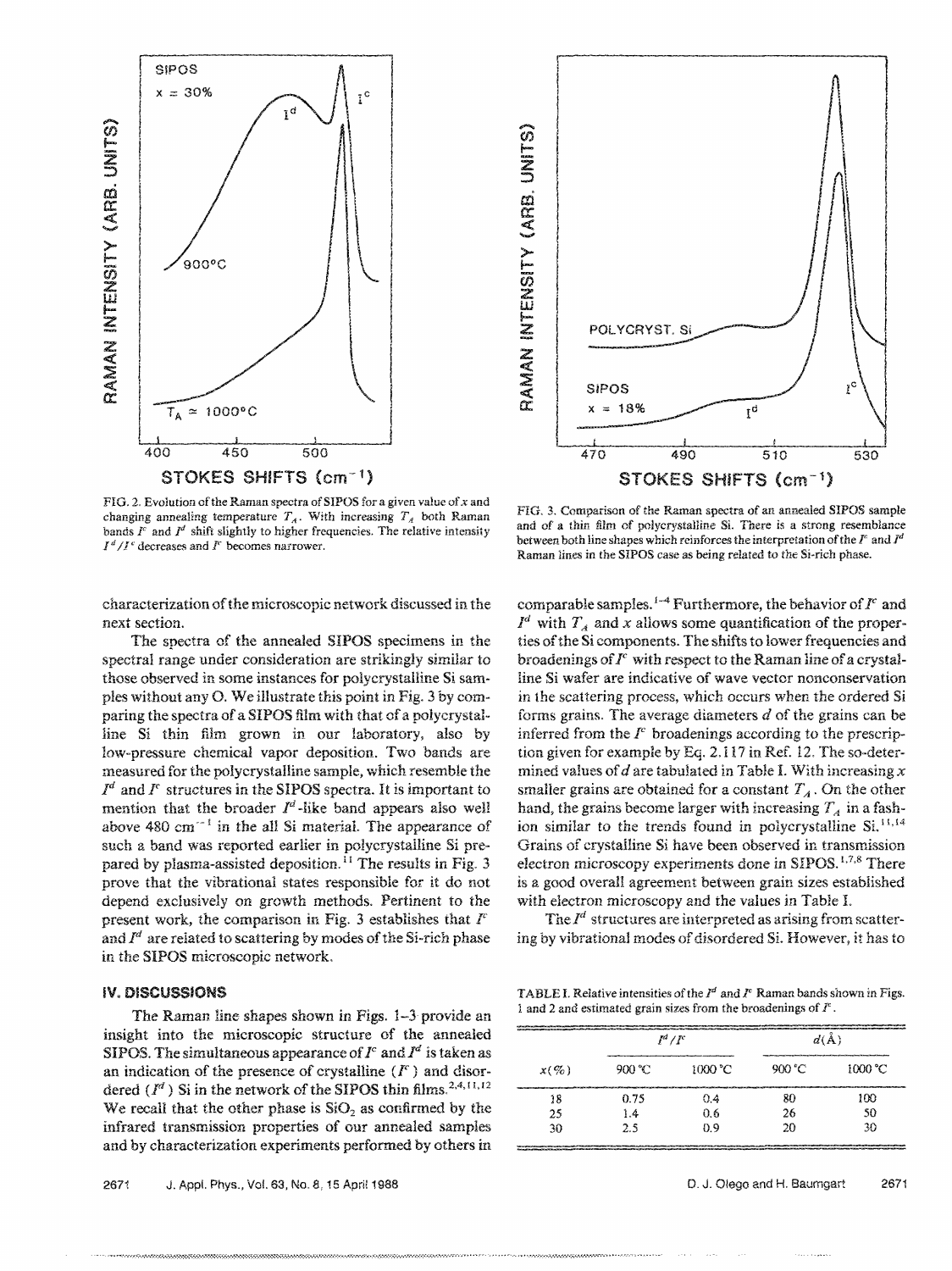be kept in mind that the  $I^d$  frequency shifts are above those well documented for the main peak of amorphous Si at  $\approx$ 480 cm<sup>-1</sup>. In addition, an interplay exists between the intensities and shifts of  $I^d$  and  $I^c$ , which suggests an intimate relationship between the ordered and disordered components of Si. Therefore, we conclude that the state of the disordered phase of Si is different from that of an extended amorphous Si network. Similar to the analysis done for polycrystalline Si, the  $I^d$  bands are interpreted as the vibrational modes of surface layers of disordered Si around the Si grains. 11 Supportive evidence for this interpretation is given by theoretical calculations which predict values between 480 and 520 cm<sup>--1</sup> for shearing modes of Si in disordered surface layers,  $15,16$  and the empirical observation that the intensity ratios  $I^d/I^c$  correlate with the ratios of the surface to volume number of Si atoms.<sup>11</sup> With increasing  $d$  (because of higher  $T_A$  or smaller x) it is easy to calculate by approximating the grains to be spheres of diameter  $d$  that the surface to volume ratio of Si atoms diminishes. The same trend takes place for the ratio  $I^d/I^c$  according to the values in Table I.

The Raman data cannot distinguish if the Si grains in the SIPOS are disconnected from one another or interconnected through the disordered surface layers acting as grain boundaries, as expected in the case of polycrystalline Si. But transport properties measurements performed in a set of samples with the same specifications and growth conditions as the ones used in this experiment have established that the conduction process takes place by the tunneling of carriers between the Si grains through barriers of  $SiO_2$ <sup>5</sup> In other words, the Si grains are electrically insulated from each other. With this additional information in mind, we model the microscopic structure of the annealed SIPOS as illustrated in Fig. 4. The crystallites of Si, which are surrounded by the disordered Si shells, are embedded in the amorphous  $SiO<sub>2</sub>$ 



FIG. 4. Proposed model for the microscopic structure of annealed SIPOS thin films. Grains of crystalline Si with average cross section  $d$  are surrounded by a surface layer of disordered Si in an underlying matrix of amorphous  $SiO<sub>2</sub>$ . The size of the grains and the relative contribution of the disordered to the ordered component depend on x and  $T_A$  according to the values summarized in Tables I and II.

matrix. This model for the microscopic structure, drawn with the consideration of low-field transport properties, supports the interpretation of electroluminescence studies done in SIPOS,<sup>6</sup> and is consistent with results of structural and electro-optical characterizations.<sup>2,4,7</sup> It is in disagreement with the "mosaic structure" model, in which an underlying amorphous Si matrix is assumed.<sup>1</sup> The latter structure has been recently invoked to explain high-field electrical conduction experiments.<sup>10</sup> However, it can be argued that given the multiphase microscopic nature of SIPOS high-field effects may not have the ability to distinguish between the two models.

The atomic percent contributions of Si atoms to the ordered Si component  $(N^c)$  and disordered one  $(N^d)$  can be quantified if one assumes that the intensity ratios  $I^d/I^c$  can be normalized by the ratios of the absolute Raman cross sections for amorphous and crystalline Si. This ratio is  $\approx$  0.15 for modes in the frequency range 400-500 cm<sup>-1</sup> and exciting light at 5145 Å.<sup>17</sup> Multiplying  $I^d/I^c$  by 0.15 gives a determination of the ratio  $N^d/N^c$ , which together with the boundary condition  $N^c + N^d + N^{S_i - 0} + N^0 = 100\%$  allows to obtain the values quoted in Table II. The O composition *x* is represented by  $N^{\mathbf{O}}$  and  $N^{\mathbf{Si}-\mathbf{O}}$  is the atomic percent of Si atoms bonded to O and forming the  $SiO<sub>2</sub>$  phase. These two quantities are fixed by the growth in the case of the annealed samples because almost all the O atoms are present in the SiO<sub>2</sub> phase. The numbers in Table II critically depend on the validity of the normalization by the absolute Raman scattering cross sections and the value of the normalization factor. Both aspects have to be secured by further experimental work. Notwithstanding these arguments, the values in Table II mirror very clearly the trends discussed throughout namely that, for a given  $T_A$ ,  $N^d$  increases with *x* at the expenses of  $N<sup>c</sup>$  because the crystalline grains become smaller.

Disordered forms of Si are present in SIPOS samples which have been heated well above the crystallization temperature  $T_c$  of Si. This experimental observations given by the spectra in Figs. 1 and 2 establish that the  $T_c$  of Si increases with the presence of O. Indeed the ratios  $I^d/I^c$  of Table I indicate that  $T_c$  is a strong function of  $x$ . The increase in  $T_c$  of Si in SIPOS was realized before,<sup>4,9</sup> and is fully consistent with the same effect seen in other amorphous systems.<sup>18</sup>

#### **V. CONCLUSIONS**

We have presented a Raman scattering characterization of SIPOS thin films in which we studied in detail the proper-

TABLE II. Atomic percent contributions of O and Si atoms for a sample annealed at 900 °C to the SiO<sub>2</sub> phase ( $N^{\circ} = x$  and  $N^{\text{Si} \to \text{O}}$ , respectively) and to the ordered and disordered Si component ( $N^c$  and  $N^d$ , respectively).

| now the development to be a company of the full of the full of the second of the second of the second of the second of the fundament of the fundament of the full of the full of the full of the full of the full of the full<br>commitment with the control of the commitment of the control of the control of |            |       |    |  |  |
|-----------------------------------------------------------------------------------------------------------------------------------------------------------------------------------------------------------------------------------------------------------------------------------------------------------------|------------|-------|----|--|--|
| NΟ                                                                                                                                                                                                                                                                                                              | $N^{Si-O}$ | $N^c$ | ĄМ |  |  |
| 18                                                                                                                                                                                                                                                                                                              |            |       |    |  |  |
|                                                                                                                                                                                                                                                                                                                 |            | 66    |    |  |  |
| 25                                                                                                                                                                                                                                                                                                              | 12.5       |       | 10 |  |  |
| 30                                                                                                                                                                                                                                                                                                              |            | A.    | 14 |  |  |